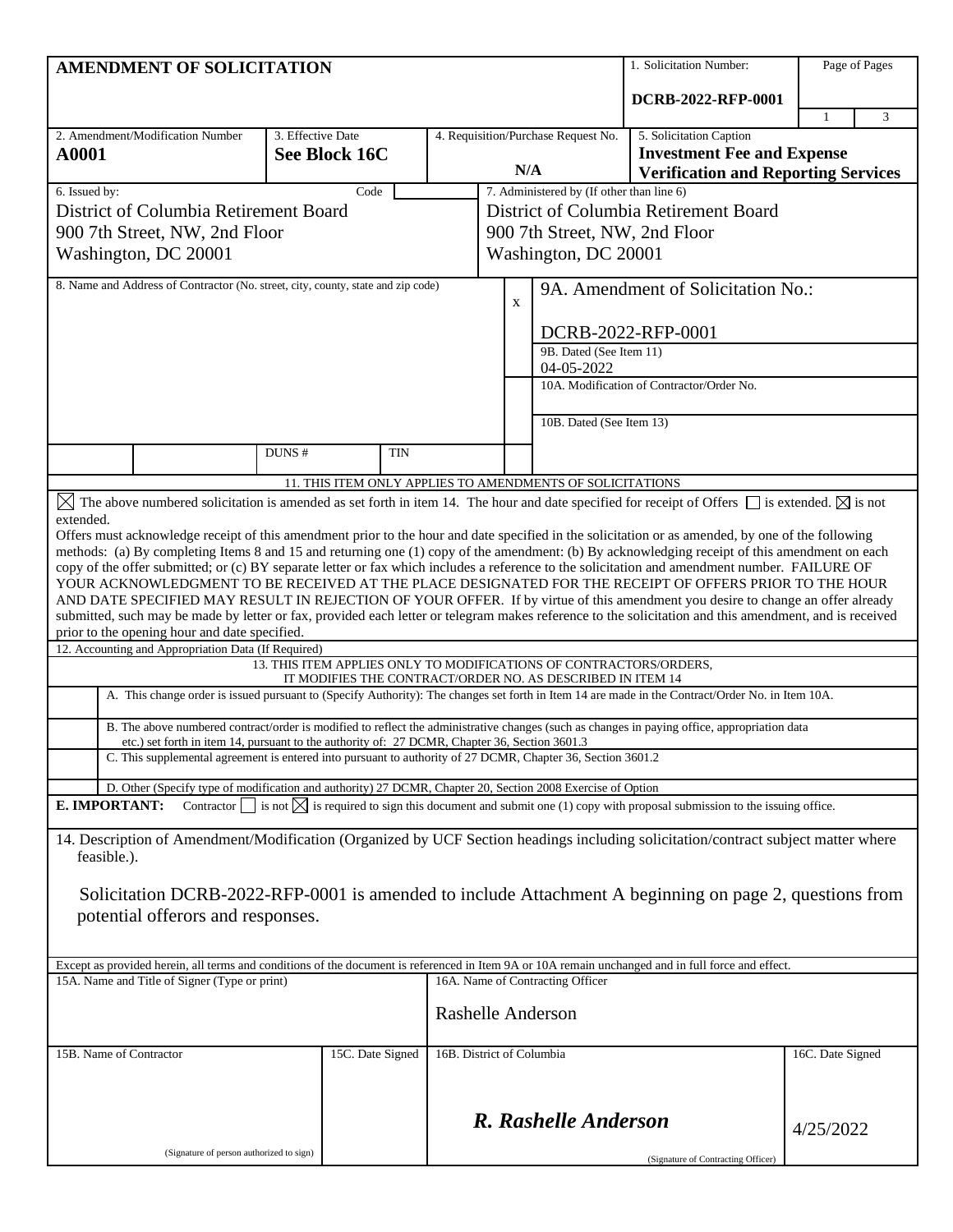| <b>AMENDMENT OF SOLICITATION</b>   |                                            | 2. Solicitation Number:                                                                          | Page of Pages |  |  |
|------------------------------------|--------------------------------------------|--------------------------------------------------------------------------------------------------|---------------|--|--|
| <b>Amendment A0001</b>             | DCRB-2022-RFP-0001                         |                                                                                                  |               |  |  |
| 3. Effective Date<br>See Block 16C | 4. Requisition/Purchase Request No.<br>N/A | 5. Solicitation Caption<br><b>Investment Fee and Expense Verification and Reporting Services</b> |               |  |  |

# **Attachment A to Amendment A0001 Responses to Questions from Potential Offeror**s

# **1. Question**

Does DCRB require the Contractor to collect and validate carried interest figures, whether accrued or paid, as part of the retroactive and ongoing recalculation and analysis of fees? C.5.1.1; C.5.2.1.?

#### **Answer**

Yes, contractor should collect and validate carried interest figures, both accrued and paid, by quarter, as part of the retroactive and ongoing recalculation and analysis of fees.

### **2. Question**

Regarding the Fee Validation and Tracking System, does DCRB envision the Contractor to implement a database repository for storage of collected fee data, a set of analytic dashboards, and also to work with DCRB to implement a collection and validation process, or is DCRB looking to outsource this as a service on an ongoing basis? C.5.3.1.

#### **Answer**

The contractor shall recommend and work with the DCRB IT department to design and implement the data repository. At the expiration of the contract, DCRB is not looking to outsource this service on an ongoing basis.

#### **3. Question**

It is our understanding that most groups providing the services solicited would consider any Fee Validation and Tracking System built or provided to DCRB a commercial product that is the Contractor's proprietary information (i.e. not a custom product). Would DCRB be open to a Contractor issuing a license that permits use of a Fee Validation and Tracking System for the duration of the contract, or is DCRB only seeking contractors that unconventionally give up their exclusive ownership rights to a product? C.5.3; I.5.B."

#### **Answer**

The contractor can propose a Software as a Service (SaaS) Cloud solution. The proposal shall outline which components of the solution and the data, are proprietary. All operating costs, licenses and training required to operate this solution shall be included in the Price Proposal.